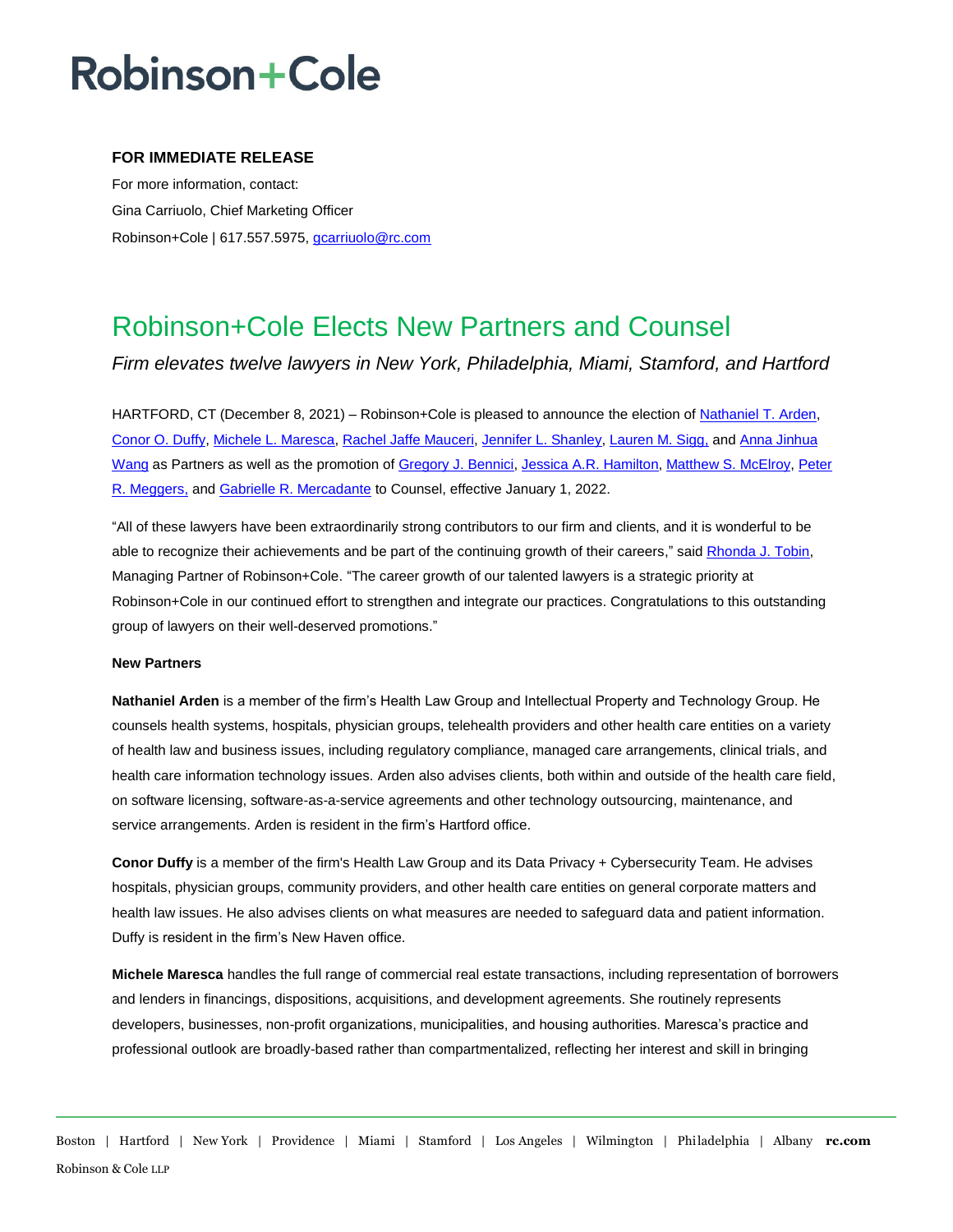### **Robinson+Cole**

together multiple parties and working to find the best ways to synthesize their mutual objectives. Throughout her varied and multi-layered practice, Maresca leverages her training and experience as a land use planner to assist clients in structuring agreements to address their unique development, title, and land use issues. In addition to her law degree, she has a master's degree in Natural Resource Planning, which allows her to engage with development projects with that valuable perspective. Maresca is resident in the firm's Hartford office.

**Rachel Jaffe Mauceri** has more than 20 years' experience counseling clients in complex bankruptcy and restructuring matters. She regularly advises debtors, creditors committees, financial institutions, sponsors, pension and health funds, asset purchasers, and other parties in interest across a range of industries, including retail, energy, automotive, mortgage servicing, health care, real estate, and telecommunications. Mauceri is known as a strong communicator and collaborator with a record of success in developing client relationships across disciplines. Mauceri is resident in the firm's Philadelphia office.

**Jennifer Shanley**, a member of Robinson+Cole's Immigration Group and Manufacturing Law Group, focuses her practice on U.S. business immigration law. She helps multinational companies – particularly companies in the manufacturing and aerospace industry, as well as financial companies – staff their U.S. offices by obtaining appropriate temporary and permanent immigration status for employees. Her efforts are critical in retaining key business people, researchers, and other professionals who advance the growth and success of an organization. Shanley is resident in the firm's Hartford office.

**Lauren Sigg** practices in the area of U.S. immigration law, with a focus on business immigration. She helps multinational companies, organizations, and institutions staff their U.S. offices by obtaining appropriate immigration status for their employees. Sigg represents a range of clients, including manufacturing and technology companies, hospitals, and academic institutions. Her assistance allows clients to retain valuable key business people, scientists, researchers, and other professionals, as she helps them obtain both temporary and permanent immigration status. Sigg is resident in the firm's Hartford office.

**Anna Wang**, a member of the firm's Business Transactions Group, assists clients with capital markets and securities law, mergers and acquisitions, and general corporate matters. Wang represents public and private companies across a range of industries (including retail stores, banking, manufacturing, technology, and pharmaceuticals), from emerging to established companies, and advises them on entity formation, capital structure, private and public securities offerings, periodic filings, corporate governance and maintenance, and equity and asset sales and purchases. Wang is fluent in Mandarin and Cantonese and is resident in the firm's New York City office.

#### **New Counsel**

**Gregory Bennici** regularly litigates disputes related to group welfare benefits, the Employee Retirement Income Security Act (ERISA), health insurance, disability insurance, and life insurance coverage. He also maintains a substantial business litigation practice, representing a variety of stakeholders in complex commercial disputes. Bennici is resident in the firm's Stamford office.

Boston | Hartford | New York | Providence | Miami | Stamford | Los Angeles | Wilmington | Philadelphia | Albany **rc.com** Robinson & Cole LLP